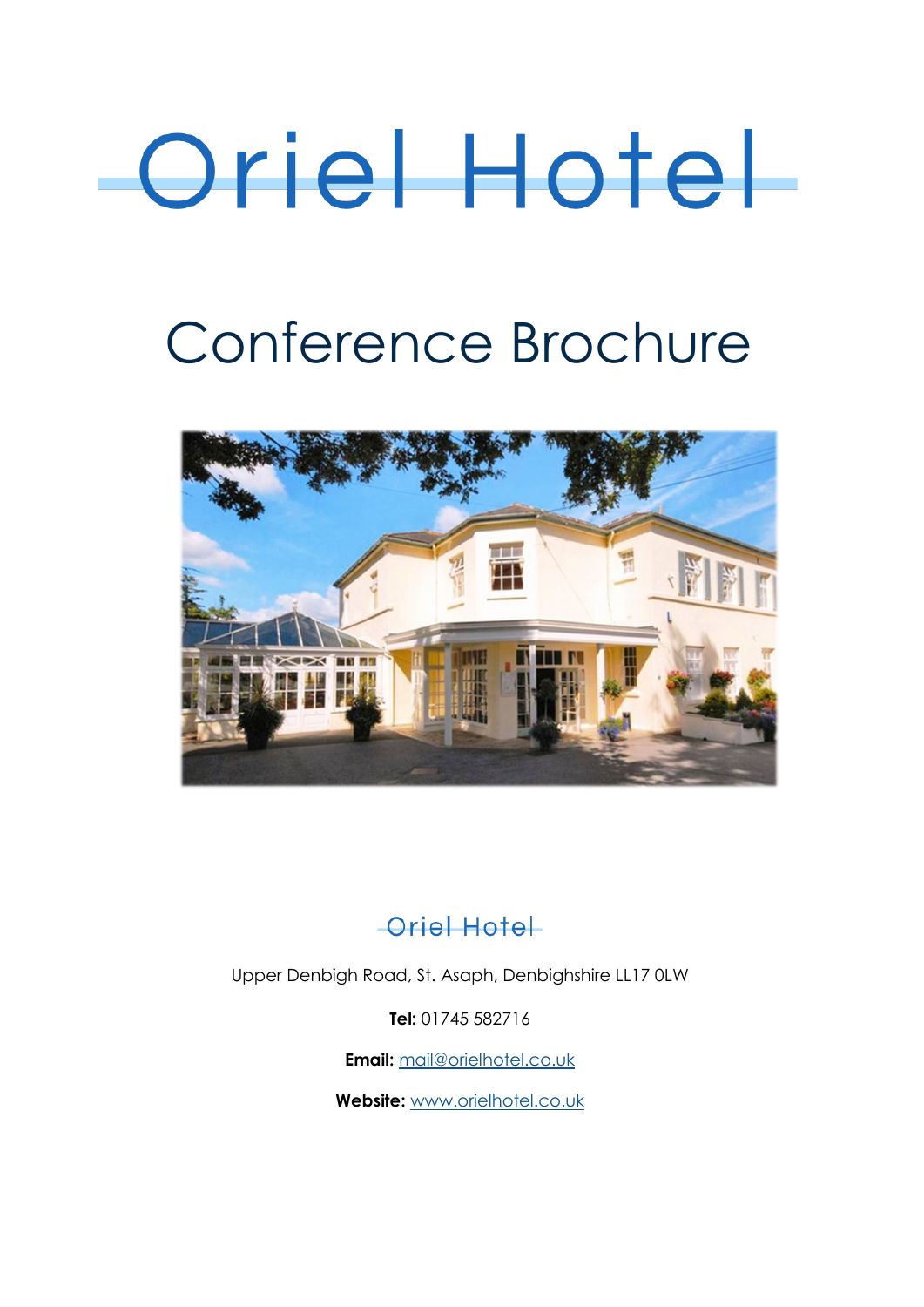# **Information**

#### **Location**

Oriel Hotel is ideally located in North Wales for meetings and conferences. Located just off the A55 (junction 27) with easy access to Chester (35 minutes), Liverpool (60 minutes) and Manchester (80 minutes). We offer free on site car parking (limited spaces). The nearest train station is Rhyl (6.7 miles) and a taxi from the station would take around 20 minutes.

#### **Conference facilities**

All conference rooms are located on the ground floor with easy access and all have natural daylight, free Wi-Fi and air conditioning. We pride ourselves in the high standard of service we provide. All facilitators and trainers will be allocated a dedicated events assistant to oversee the smooth running of their event. Oriel prides itself in high quality food, using locally sourced produce wherever possible. We offer day delegate packages and also overnight stay to include a two course dinner and a full Welsh breakfast.

#### **Accommodation facilities**

All bedrooms have en-suite bathrooms, plasma screen TV's, tea and coffee making facilities and free Wi-Fi. The Conservatory, restaurant and lounge overlook the beautiful gardens. Our Health and leisure club includes two well equipped gyms, swimming pool and sauna.

#### **Corporate accommodation Rates**

Bed and breakfast rate £70 Dinner, bed and breakfast £90

**Agency accommodation Rates**

Bed and breakfast rate £80 Dinner, bed and breakfast £100 *All rates include VAT*

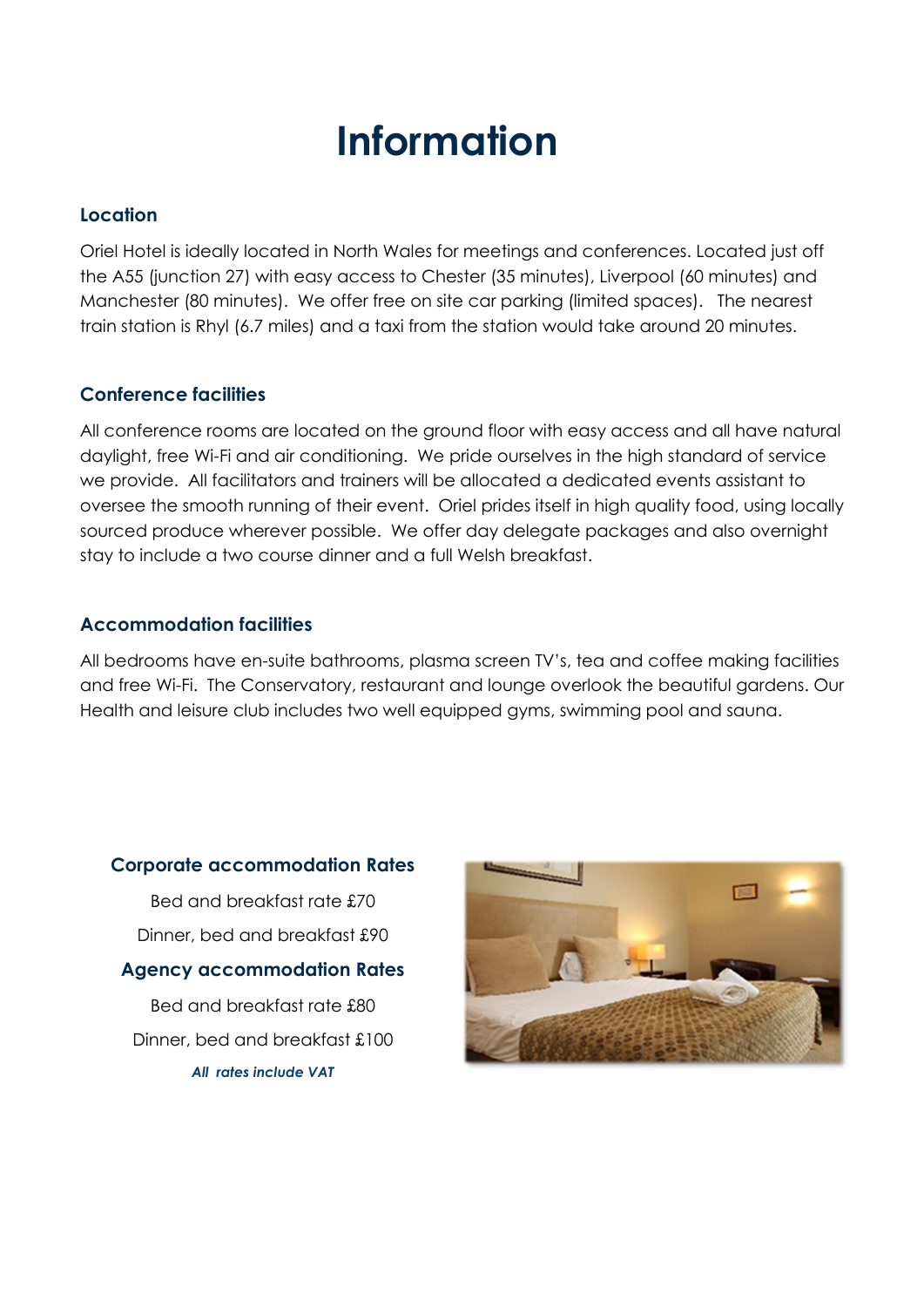# **Conference Rates**

#### **Corporate Room Hire Rates**

|                     | Half Day Full Day |       |
|---------------------|-------------------|-------|
| Fflint Room         | £75               | £125  |
| Fountain Suite £125 |                   | £175  |
| Llanelwy Room £150  |                   | £200  |
| Vale Suite          | £350              | £.500 |

#### **Government Room Hire Rates**

|                     | Half Day Full Day |      |
|---------------------|-------------------|------|
| <b>Fflint Room</b>  | £50               | £100 |
| Fountain Suite £100 |                   | £150 |
| Llanelwy Room £125  |                   | £175 |
| Vale Suite          | £325              | £375 |

*We offer Government rates to charities, NHS and Government bodies*

#### **Agency Room Hire Rates**

|                     | Half Day Full Day |      |
|---------------------|-------------------|------|
| <b>Fflint Room</b>  | £85               | £135 |
| Fountain Suite £135 |                   | £185 |
| Llanelwy Room £160  |                   | £210 |
| Vale Suite          | £360              | £510 |

*Agency room hire rates include 8% commission*

#### **Room Hire Times**

Half Day Room Hire 8am until 12pm OR 6pm until 10pm Full Day Room Hire 8am until 5pm

#### **Equipment Hire (per item)**

|                                                | Fach      |
|------------------------------------------------|-----------|
| Flipchart stand, paper & pens                  | £18       |
| LCD projector                                  | £55.      |
| PA system with microphone                      | £125      |
| Lapel microphone                               | £25       |
| Table pads and pens                            | £2.50     |
| Colour photocopying                            | £0.45     |
| Black & white photocopying                     | £0.25     |
| <b>Equipment prices include VAT. Equipment</b> | prices do |

*not include agency commission*

#### **Conference Refreshments**

|                                        | Per person |
|----------------------------------------|------------|
| Tea/coffee                             | £2.15      |
| Tea/coffee & biscuits                  | £2.95      |
| Tea/coffee & Danish pastry             | £3.95      |
| Litre bottle of mineral water          | £3.95      |
| Jug of fresh apple or orange juice     | £4.95      |
| Breakfast bap                          | £5.95      |
| (Bacon, sausage or vegetarian sausage) |            |

*Refreshments prices are charged per delegate and include VAT. Refreshment prices do not include agency commission*

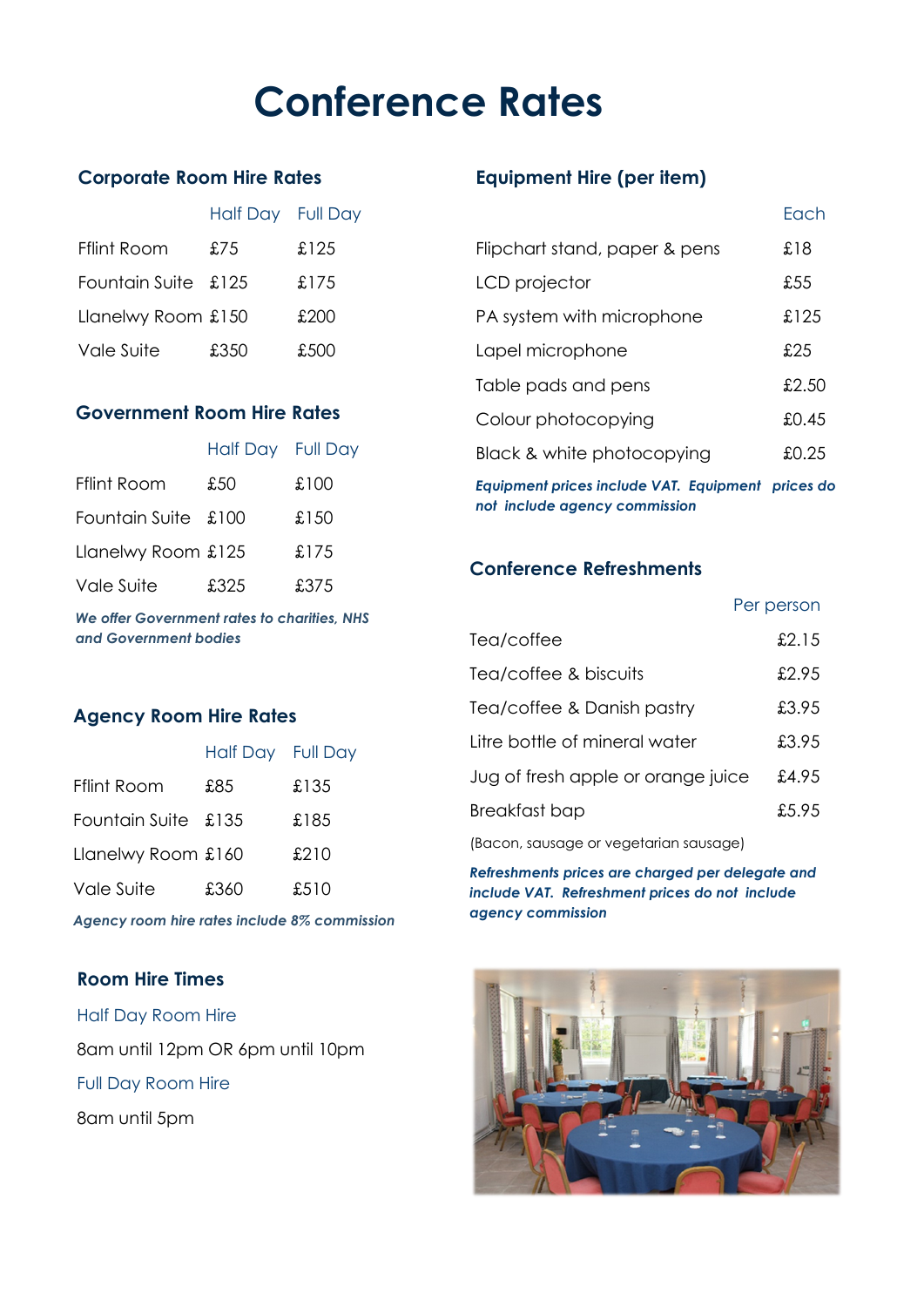# **Day Delegate Package Rates**

#### **Standard Day Delegate Package**

#### **Minimum of 10 delegates**

#### Room set up

Hire of conference room from 8am—5pm Air conditioned conference room with low lighting and natural daylight LCD projector and screen Flipchart stand, paper and pens Delegate stationary Still and sparkling mineral water with mints Complimentary Wi-Fi access throughout Dedicated events assistant on the day Free car parking \*limited spaces

#### Refreshments

Arrival tea and coffee Mid morning tea and coffee with danish pastry Sandwiches, coleslaw & fries Afternoon tea and coffee with biscuits

> **Corporate Rate £30 Government rate £25 Agency Rate £35** *Day delegate rate includes VAT*

#### **Premium Day Delegate Package**

#### **Minimum of 10 delegates**

#### Room set up

Hire of conference room from 8am—5pm Air conditioned conference room with low lighting and natural daylight LCD projector and screen Flipchart stand, paper and pens Delegate stationary Still and sparkling mineral water with mints Complimentary Wi-Fi access throughout Dedicated events assistant on the day Free car parking \*limited spaces

#### **Refreshments**

Arrival tea and coffee Mid morning tea and coffee with danish pastry Two course lunch with tea and coffee Afternoon tea and coffee with biscuits

| <b>Corporate Rate</b>          | £40 |
|--------------------------------|-----|
| <b>Government rate</b>         | £35 |
| <b>Agency Rate</b>             | £45 |
| Day delegate rate includes VAT |     |

#### **Half Day Delegate Package**

**Minimum of 10 delegates**

#### Room set up

Hire of conference room from 8am-12pm or 6pm-10pm LCD projector and screen Flipchart stand, paper and pens Delegate stationary Still and sparkling water with mints Complimentary Wi-Fi access throughout

Free car parking \*limited spaces

#### Refreshments

Two servings of tea and coffee

Sandwich platter with coleslaw and fries

| <b>Corporate Rate</b>          | £20 |
|--------------------------------|-----|
| <b>Government rate</b>         | £15 |
| <b>Agency Rate</b>             | £25 |
| Day delegate rate includes VAT |     |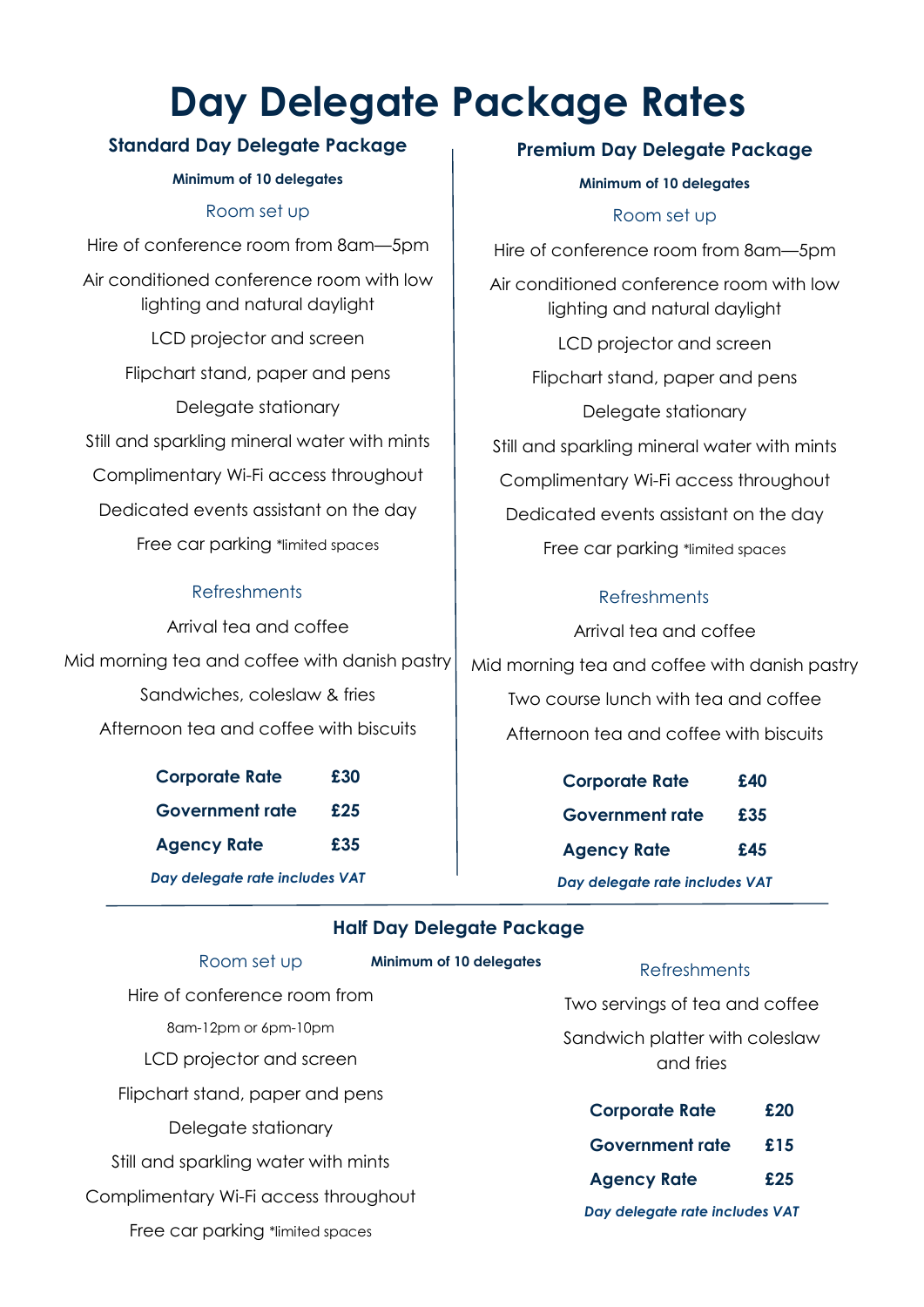# **Conference Lunches**

### **Menu 1 – Soup of the day**

*£5.95 per person*

Homemade soup of the day (V)(GFA) Served with an artisan roll and butter

**Menu 2 – Sandwich Lunch**

*£8.95 per person*

A selection of freshly made sandwiches

Coleslaw and French Fries

Sandwich fillings: Egg mayonnaise (V) Cheese and pickle (V) Ham and tomato Tuna and sweetcorn with mayo

#### **Menu 4 – Hot plate**

#### *£11.95 per person*

Beef lasagne

Vegetable lasagne (V) (Above served with mixed salad and garlic bread)

#### **Menu 5 – Two course buffet lunch**

#### *£17.95 per person*

A two course sit down lunch to include a main course and dessert

Choice menu of a meat dish, fish dish and vegetarian dish followed by Chef's choice of two desserts

#### **Desserts**

#### *£5.95 per person*

*Choose from:*

#### Warm chocolate brownie served with strawberry coulis and vanilla ice cream (VE)

Passionfruit and mango cheesecake served with raspberry coulis (GF)

Tea and coffee can be added to any menu at £2.15 per person

#### **Food allergies and intolerances**

Before placing your order please speak to a member of staff about your requirements

(GF) - Gluten free

(GFA) Gluten free available

(V) Vegetarian

(VE) Vegan

#### **Menu 3 – Cold plate**

#### *£10.95 per person*

Ham salad with coleslaw and new potatoes

Sweet potato, cashew and apricot chutney tart with salad and new potatoes (V)(VE)(GF)